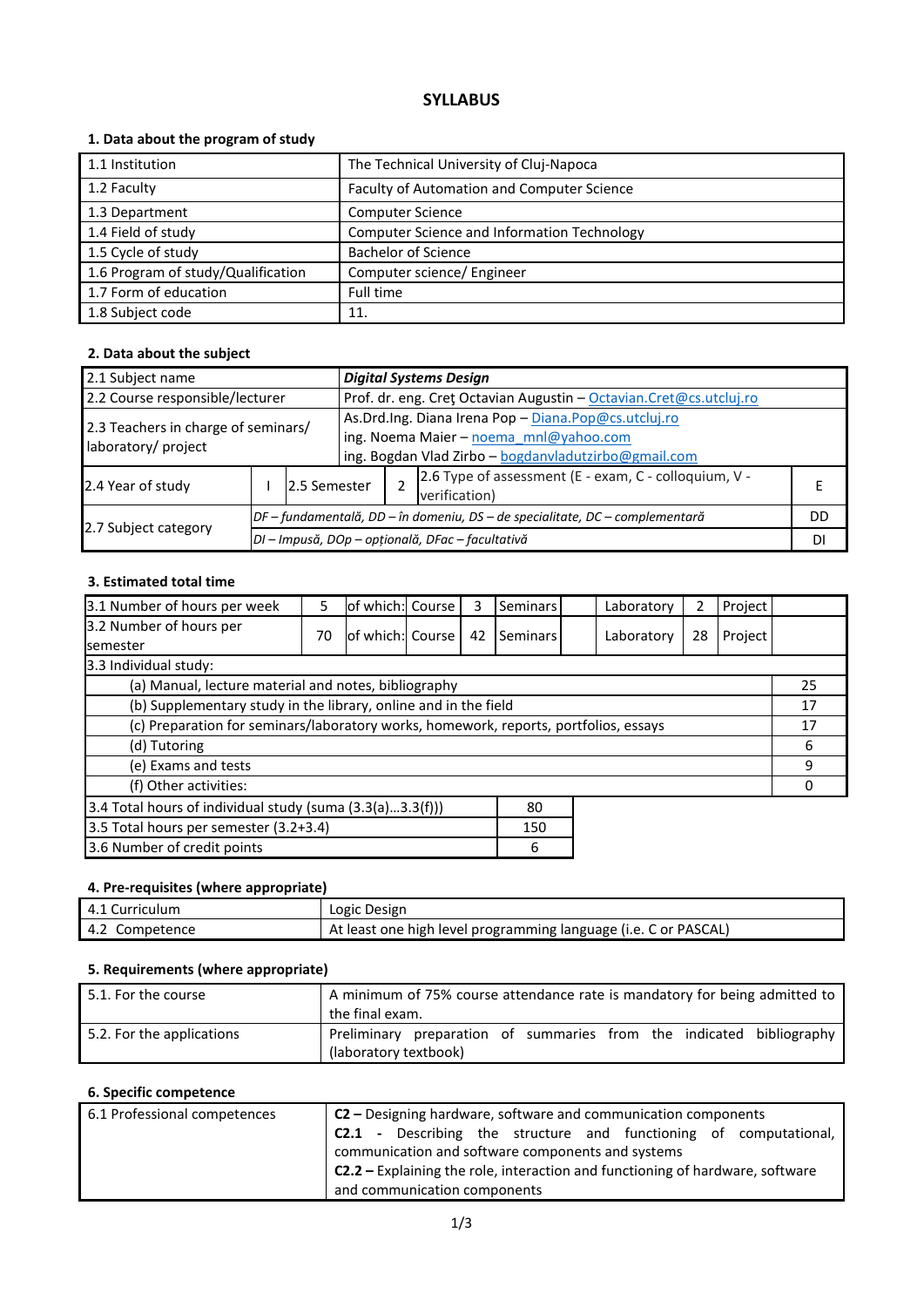|                       | $C2.3$ – Building the hardware and software components of some computing<br>systems using algorithms, design methods, protocols, languages, data |  |  |  |  |  |  |
|-----------------------|--------------------------------------------------------------------------------------------------------------------------------------------------|--|--|--|--|--|--|
|                       | structures, and technologies                                                                                                                     |  |  |  |  |  |  |
|                       | <b>C2.4</b> – Evaluating the functional and non-functional characteristics of the                                                                |  |  |  |  |  |  |
|                       | computing systems using specific metrics                                                                                                         |  |  |  |  |  |  |
|                       | C2.5 - Implementing hardware, software and communication systems                                                                                 |  |  |  |  |  |  |
| 6.2 Cross competences | N/A                                                                                                                                              |  |  |  |  |  |  |

#### **7. Discipline objective (as results from the** *key competences gained***)**

| 7.1 General objective   | The main objective of this discipline is to give to the students the bases of<br>Digital Systems Design, in order to make them able to analyze, design and<br>implement any complex digital system.                                                                                                                                                                  |  |  |  |
|-------------------------|----------------------------------------------------------------------------------------------------------------------------------------------------------------------------------------------------------------------------------------------------------------------------------------------------------------------------------------------------------------------|--|--|--|
| 7.2 Specific objectives | To reach this goal, students will learn to:<br>Apply Digital System Design principles and descriptive techniques;<br>Understand various aspects of Automata Theory with applications in the<br>field of Digital Systems Design;<br>Describe any digital system in VHDL;<br>٠<br>Utilize programmable devices such as FPGAs and PLDs to implement digital<br>systems. |  |  |  |

|  | 8. Contents |
|--|-------------|
|--|-------------|

| 8.1 Lectures                                                                                   | Hours | Teaching methods                | <b>Notes</b> |
|------------------------------------------------------------------------------------------------|-------|---------------------------------|--------------|
| VHDL hardware description language – basic design units, signals                               | 3     |                                 |              |
| VHDL hardware description language - generics, constants, operators,<br>data types, attributes | 3     |                                 |              |
| VHDL hardware description language - sequential domain                                         | 3     |                                 |              |
| VHDL hardware description language – concurrent domain                                         | 3     | Blackboard                      |              |
| Creating testbenches for simulating and testing circuits in VHDL                               | 3     | presentation                    |              |
| Automata (Finite State Machines) Theory - classification, definitions,<br>formal models        | 3     | discussions<br>(face to face or |              |
| Microprogramming                                                                               | 3     | using TEAMS                     | N/A          |
| Microprogrammed Devices                                                                        | 3     | platform, if                    |              |
| Designing Synchronous Automata                                                                 | 3     | necessary)                      |              |
| Analysis and Design (Synthesis) of Asynchronous Automata (I)                                   | 3     |                                 |              |
| Analysis and Design (Synthesis) of Asynchronous Automata (II)                                  | 3     |                                 |              |
| Automata Identification                                                                        | 3     |                                 |              |
| Lossless Machines                                                                              | 3     |                                 |              |
| Linear Automata                                                                                | 3     |                                 |              |

Bibliography

1. Digital Design Principles and Practices, John F. Wakerly, Prentice-Hall, 2000.

2. Automate programabile, Th. Borangiu, R. Dobrescu, Ed. Academiei, 1986.

3. Advanced Digital Logic Design Using VHDL, State Machines, and Synthesis for FPGA's, Sunggu Lee, Thomson-Engineering; 1 edition (April 25, 2005), ISBN 0534466028.

4. PowerPoint slides for VHDL and Automata Theory lectures + sets of problems for the individual study: <http://users.utcluj.ro/~lucia/index.html>

| 8.2 Applications - Seminars/Laboratory/Project | <b>Hours</b> | Teaching methods          | <b>Notes</b> |
|------------------------------------------------|--------------|---------------------------|--------------|
| Introduction to VHDL                           |              | Practical work on test    |              |
| Basic design units in VHDL                     |              | boards, FPGA boards,      |              |
| Signals, generics, constants, in VHDL          |              | specialized software,     |              |
| Operators, data types in VHDL                  |              | blackboard presentations, |              |
| <b>Attributes in VHDL</b>                      |              | supplemental              | N/A          |
| Sequential domain. Processes in VHDL           |              | explanations and          |              |
| Sequential statements in VHDL                  | 2            | discussions               |              |
| Concurrent domain in VHDL                      | 2            | (face to face or using    |              |
| Concurrent statements in VHDL                  |              | TEAMS platform, if        |              |